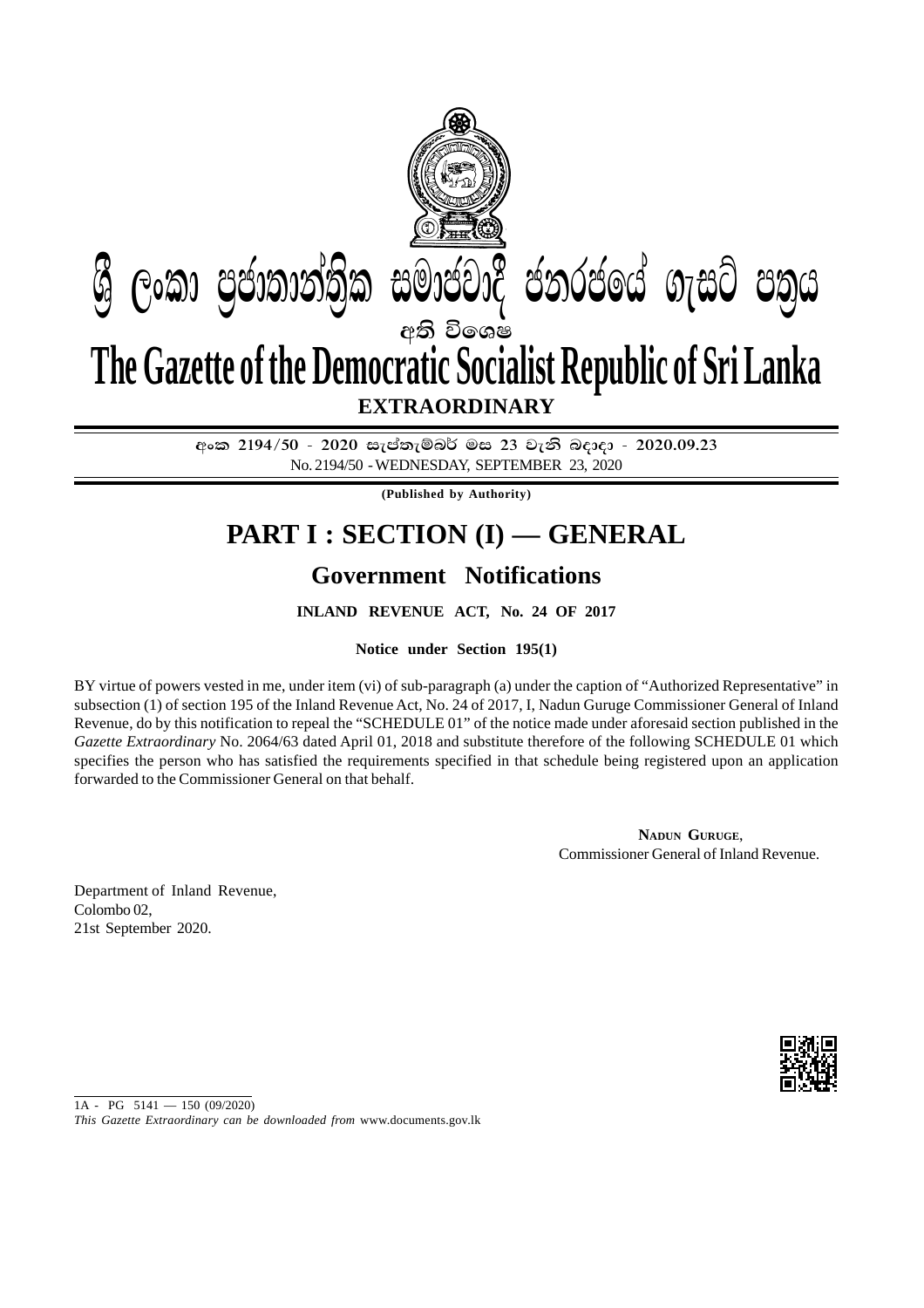## SCHEDULE 01

An individual who,

- 1. is a citizen and resident in Sri Lanka;
- 2. has attained the age of twenty one years;
- 3. is having any of following qualifications;
	- (I) was an Assessor or an Assistant Commissioner of the Sri Lanka Inland Revenue Service who has passed the second Departmental Examination and has possessed a service of not less than five years in that position after passing that second Departmental Examination; or
	- (II) be an individual registered as an auditor under the Companies (Auditors) Regulations; or
	- (III) be a member of the Sri Lanka Audit Service not below the rank of Superintendent of Audit Class II, being a person who has been appointed to that service on the results of a competitive examination; or
	- (IV) be a member of the Sri Lanka Government Accountants' Service not below Class II of that service, being a person who has been appointed to that service on the results of a competitive examination; or
	- (V) Certified Tax Advisor / Chartered Tax Advisor of the Institute of Chartered Accountants of Sri Lanka (CASL); or
	- (VI) be a qualified person,
		- (i) having any of the following qualifications  $-$ 
			- (a) Executive Level I Examination / Certificate in Accounting and Business (CAB) Level 1/ Certified Business Accountant (CBA)
			- (b) Certificate in Business Accounting of Chartered Institute of Management Accountants (CIMA);
			- (c) Professional qualification foundation level of Association of Chartered Certified Accountants (ACCA);
			- (d) Managerial Level (Level 03) Intermediate Level Certificate of the Certified Management Accountants of Sri Lanka of Institute of Certified Management Accountants of Sri Lanka (CMA);
			- (e) Membership of the Association of Accounting Technicians (AAT);

and

(ii) has a post qualification experience of at least ten years in the field of accounting (not being selfemployed);

and